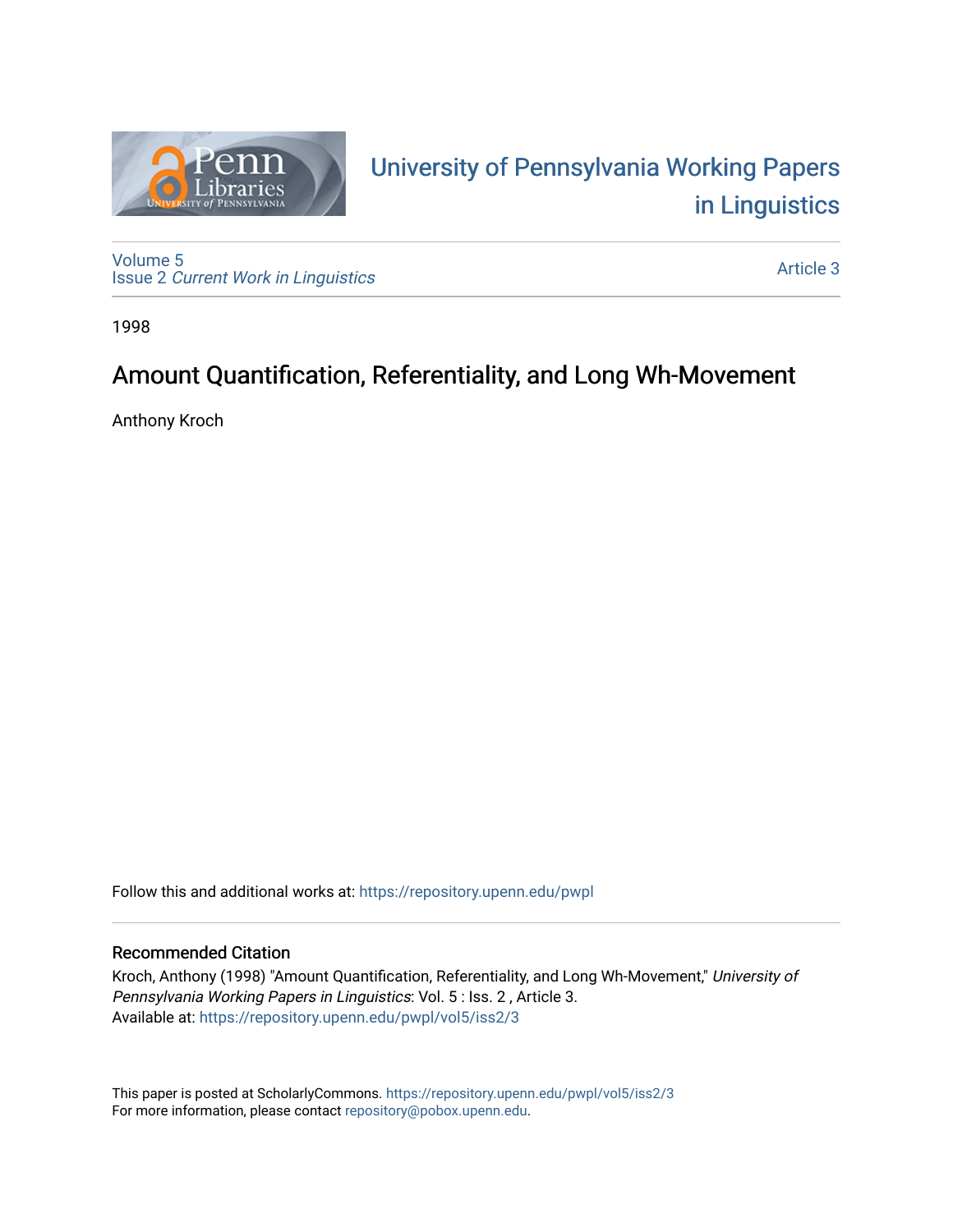Amount Quantification, Referentiality, and Long Wh-Movement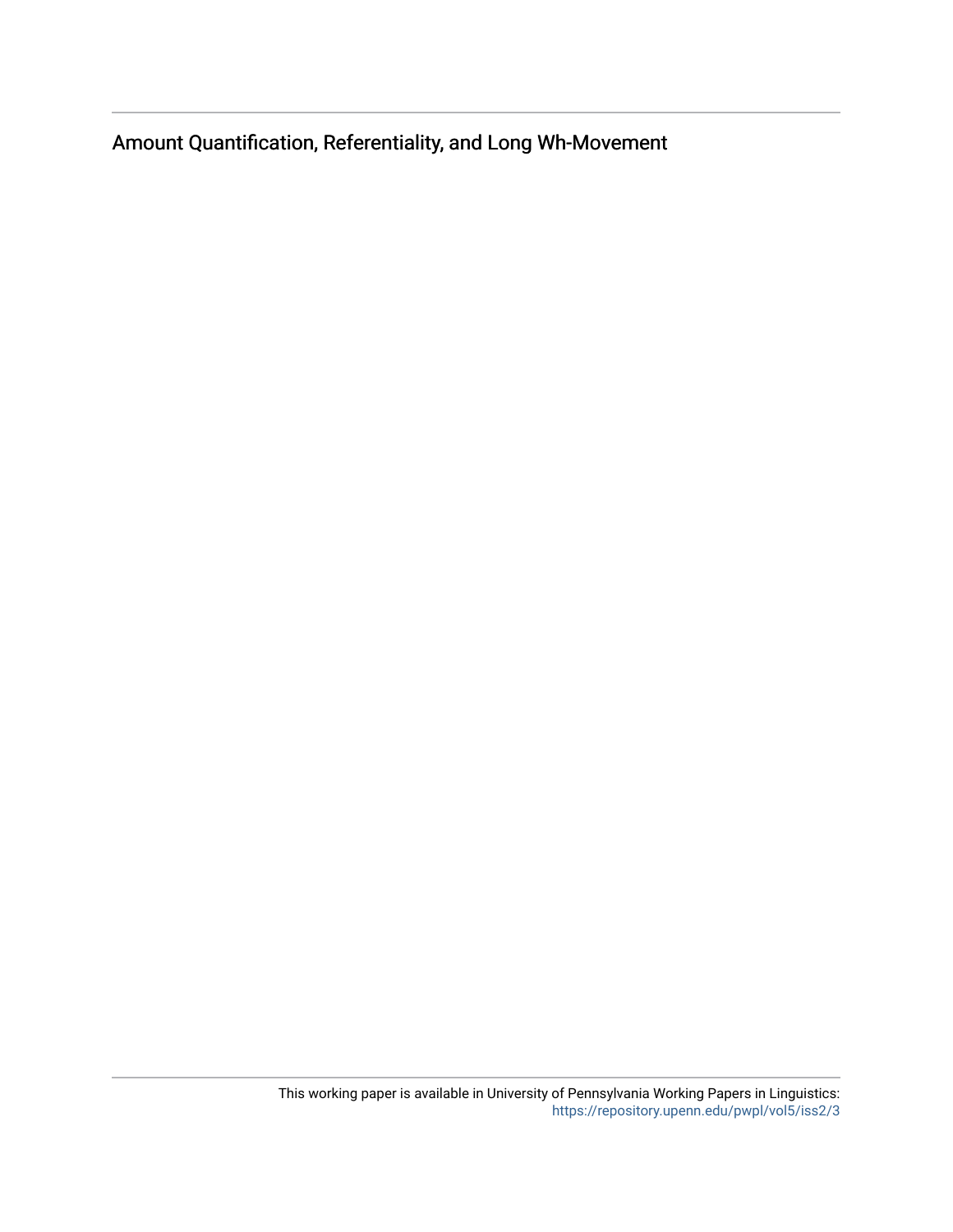## **Amount Quantification, Referentiality, and Long** *Wh-***Movement**

Anthony Kroch

## **1. Introduction**

Rizzi (1989), developing a proposal first made in Rizzi (1988) and incorporating an important modification from Cinque (1989) (see also Aoun (1986) for a related discussion), argues that whether *wh-*expressions can undergo so-called "long" movement depends on whether they are referential or function only as operators. He claims that non-referential *wh-*phrases lack a referential index and so leave unindexed traces when they move. These unindexed traces, to be linked to the moved phrase associated with them, must be governed by a local antecedent. The indexed traces left by the movement of a referential *wh*phrase, on the other hand, do not require antecedent government because they are bound by (coindexed with) their antecedent. The difference between the two classes of phrase is predicted to show up in movement out of *wh-*islands ("long movement"). Since the filled intermediate COMP in these cases blocks antecedent government, the movement of non-referential *wh-*phrases should be impossible. Movement of referential *wh-*phrases, on the other hand, should be relatively acceptable, though degraded slightly by the subjacency effect.

The distinction between referential and non-referential *wh-*phrases overlaps the complement/adjunct distinction and is meant to supersede it (see Epstein (1987) for another attempt to reduce the complement/adjunct distinction to indexing differences). Thus, the well-known asymmetry between cases like (1) and (2) is to be a consequence, not of the fact that adjuncts are not theta governed (see Chomsky 1986), but rather of the fact that they are not referential:

This paper is a substantially revised version of one presented to the Conference on Cross-Linguistic Quantification held in July 1989 as part of the Linguistic Society of American Summer Institute at the University of Arizona. In writing it, I have benefited from discussions with a number of people, including Sylvain Bromberger, Sam Epstein, Nomi Erteshik, Jack Hoeksema, Tina Kraskow, Elaine McNulty, Beatrice Santorini, and Raffaella Zanuttini.

*Note from the Editors:* This paper was written in 1989 but not published until now. We include it here in order to make this widely cited work more easily available. It has not been updated and so lacks all reference to recent work on the topic.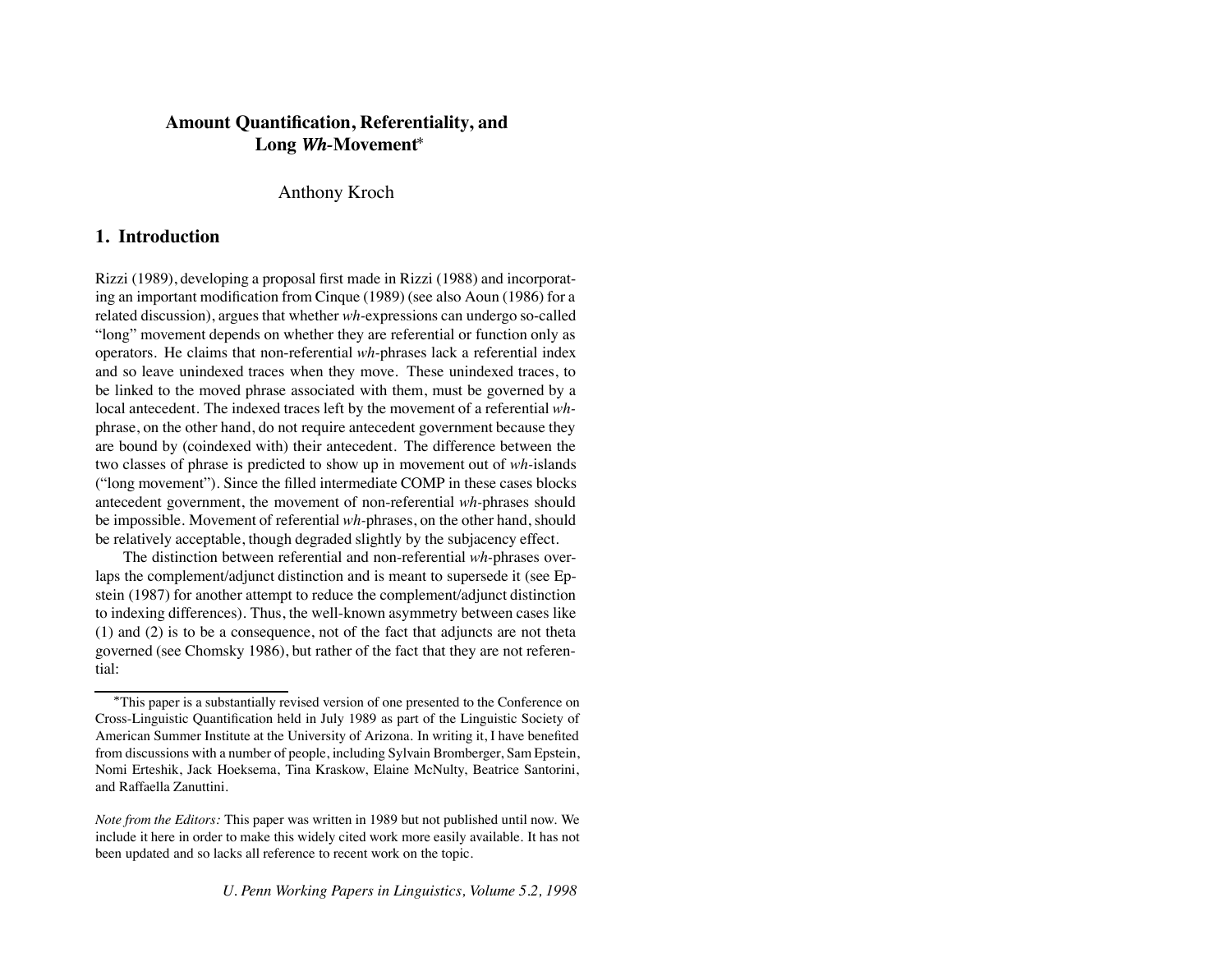- (1) Which problem were you wondering whether to tackle?
- (2) \*How were you wondering which problem to tackle?

Rizzi's motivation for stating the constraint on long movement in terms of referentiality instead of theta government is that some verbal complements that are clearly theta governed nonetheless resist long movement. These complements are of two types: idiomatic and amount quantified objects. The idiomatic cases, however, are problematic for a number of reasons, $<sup>1</sup>$  leaving the</sup> amount quantified objects as the clearest instances of the phenomenon Rizzi describes. The resistance of *wh-*amount quantifiers to long movement from theta-governed positions is shown by the contrast between (3) or (4) and (5):<sup>2</sup>

- (3) a. How much did the book cost?
	- b. How much did Bill pay for the book?
- (4) a. How much did Bill say that the book cost?
	- b. How much did Bill decide to pay for the book?
- (5) a. \*How much did Bill wonder whether the book cost?
	- b. \*How much did Bill wonder whether to pay for the book?

In all of these sentences the phrase *how much* is the complement of a verb. In the (a) sentences it is a measure phrase complement and in the (b) sentences it is a simple direct object. Nonetheless, the long movement in (5) is unacceptable. Since government and theta role assignment obtain here, it seems reasonable to suppose that the nature of the moved *wh-*phrase is responsible for the deviance in (5). What is wrong, according to Rizzi, is that the *wh*amount quantifier is not referential.

This approach to understanding the ill-formedness of (5) seems promising to us, and in the discussion that follows we will try to understand better in what the referentiality requirement might consist. Our investigation, however, will lead to conclusions somewhat different from Rizzi's. In the first place, it is easy to show, as Rizzi himself recognizes, that a simple referentiality requirement will not account for the general failure of adjuncts to extract by long movement. Therefore, at least at our current level of understanding of the phenomena, we must continue to block the extraction of adjuncts per se. Secondly, we can show that the referentiality requirement is a semantic and pragmatic

<sup>&</sup>lt;sup>1</sup>These reasons include the fact that it is unclear whether idiomatic objects are theta governed and the fact that even short movement of idiomatic objects is often unacceptable. For these reasons we have chosen to limit our discussion to the amount quantifier case, where the facts and their interpretation seem clearer.

<sup>&</sup>lt;sup>2</sup>Rizzi's discussion is based on Italian examples, but the facts in English seem to be exactly parallel.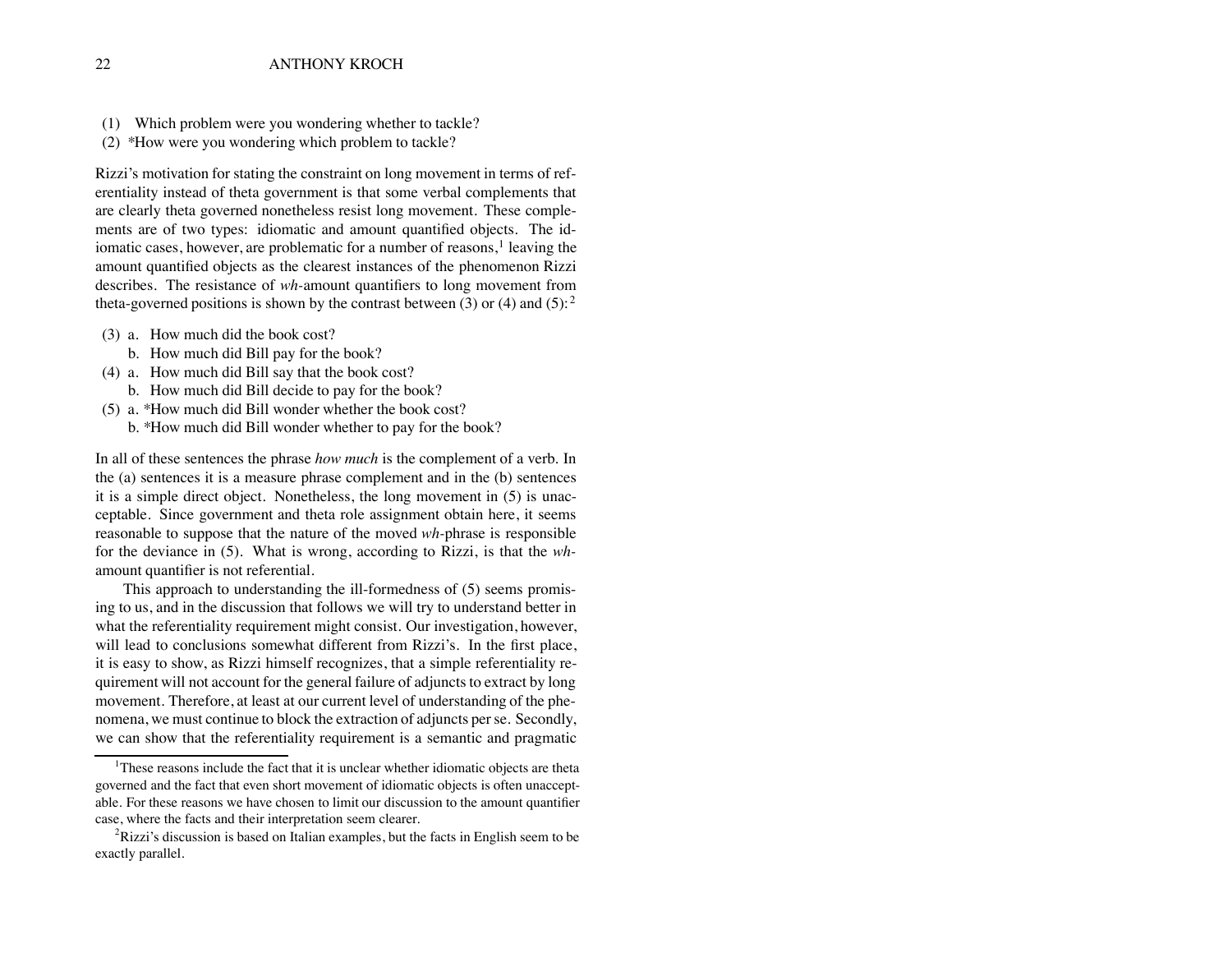one; therefore, it need not and should not be invoked to constrain extraction syntactically. Rather, certain questions, in particular cases like (5), are unacceptable because their presuppositions are highly implausible. As expected, when contexts are constructed in which the plausibility of these presuppositions is increased, the questions become acceptable. If this view of the referentiality requirement is correct, then the extraction of complements remains syntactically free, as has been generally assumed. Here again, it seems that the referentiality effects described by Rizzi do not provide grounds for ceasing to take the complement/adjunct asymmetry as fundamental to the syntax of *wh*extraction. Such a conclusion would only be warranted, in our view, if it were possible to show that all constraints on adjunct extraction were explicable in semantic and pragmatic terms. This possibility is worth further investigation, but it is far from certain to be correct.<sup>3</sup> In any case, such a conclusion would be just the reverse of the one reached by Rizzi, whose analysis constrains extraction more tightly in the syntax than previous work, since it rules out not only adjunct extractions but also some extractions of complements.

#### **2. The Nature of Referentiality**

In defining a notion of referentiality relevant to his concerns, Rizzi appeals to the discussion in Cinque (1989). The latter proposes that referential *wh*phrases are those which are d(iscourse)-linked, in the sense of Pesetsky (1987). Under Cinque's interpretation, d-linked *wh-*phrases refer to members of a set that has been evoked in the discourse (see Prince 1981), while non-d-linked *wh-*phrases, being operators, make no such reference. Since amount quantifiers like *how much* will rarely or never be d-linked, they will not be referential and will not license long movement. Amount quantifiers pattern with bare *wh* words, which are ordinarily non d-linked, while expressions of the form

- (i) a. \*How quickly were you wondering whether anybody could run? b. \*Quickly, I wonder whether anybody could run.
- (ii) That quickly, I wonder whether anybody could run.

<sup>&</sup>lt;sup>3</sup>One piece of evidence that supports the removal of the complement/adjunct asymmetry from the syntax is the following contrast:

In (ii) the topicalized element is clearly referential and the contrast with (ib) gives evidence that this referentiality is responsible for the acceptability of the long movement. This pattern does not extend to at least some other adjuncts (see 8 below); and unless these cases can be given a semantic analysis, the complement/adjunct distinction will not be dispensible.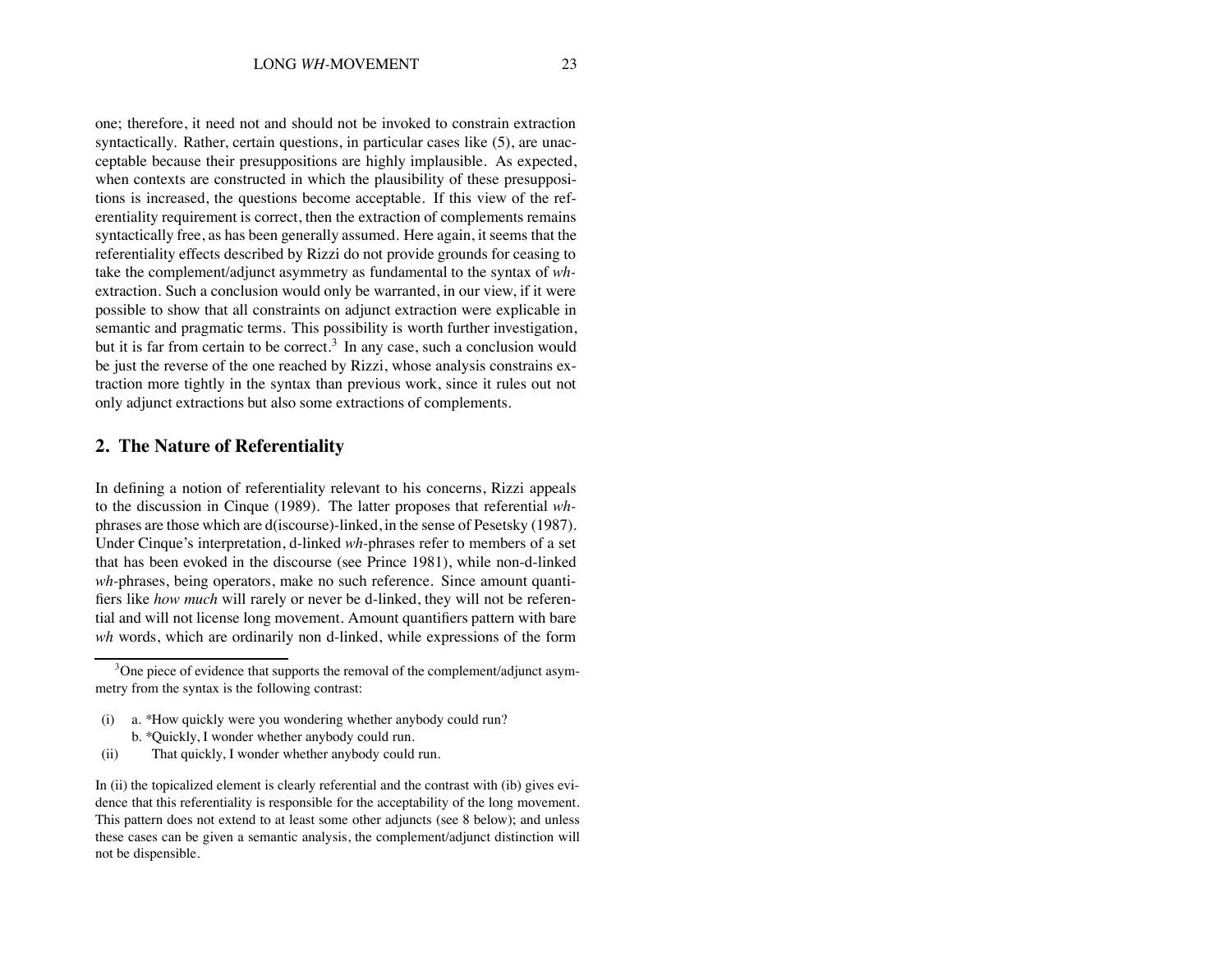*which*+N are d-linked. Thus, consider (6) below:

(6) A man walks into an apartment building in front of two women who are conversing on the sidewalk. One says to the other: "Who/Which man just went into the building?"

If the speaker in (6) uses *who,* she indicates no expectation as to the identity of the person who entered the building. If, on the other hand, the speaker uses the phrase *which man,* she is assuming not only that the person is a man but also that he belongs to some contextually defined set salient in her interlocutor's consciousness. Therefore, in the second case, the NP expected as an answer to the question refers to an (as yet) unidentified member of that set. By taking d-linking to be equivalent to referentiality, Cinque obtains an explanation for contrasts like that between (7a) and (7b) below:

- (7) a. ??What were you wondering how to fix e?
	- b. Which car were you wondering how to fix e?

Example (7a) sounds odd because *what* is ordinarily non-d-linked and so nonreferential. It lacks a referential index and, when it moves, leaves behind an unindexed trace. This trace, therefore, must be licensed (i.e., identified) by antecedent government; but the needed trace in COMP is absent since its position is filled by *how.* (If, following Chomsky 1986, we assume movement via adjunction to VP, then the VP-adjoined trace is the offending one.) In (7b), the *wh-*phrase *which car* is d-linked and referential so that the moved *wh* and its trace are coindexed. This coindexing serves to identify the trace, making antecedent government unnecessary. This example illustrates why Rizzi (1989) adopts Cinque's definition of referentiality in preference to his own 1988 definition, which does not account for the contrast in (7). The earlier paper distinguishes referential from non-referential NP's by their theta role, stipulating that all and only NP's receiving the theta roles of participants in the event-type denoted by a verb count as referential. Under this definition the extracted element is equally referential in both of the sentences of (7); and so both extractions should be acceptable, aside from the subjacency effect, which must be abstracted away from in comparing long movement cases.

Cinque's concept of referentiality is certainly more plausible than Rizzi's original one. It seems based on a real semantic property of noun phrases with observable effects on meaning and discourse structure, while Rizzi's notion does not have any obvious linguistic reality other than its role in constraining extraction. Unfortunately, as Rizzi points out, Cinque's notion does not account for the whole range of complement/adjunct extraction asymmetries.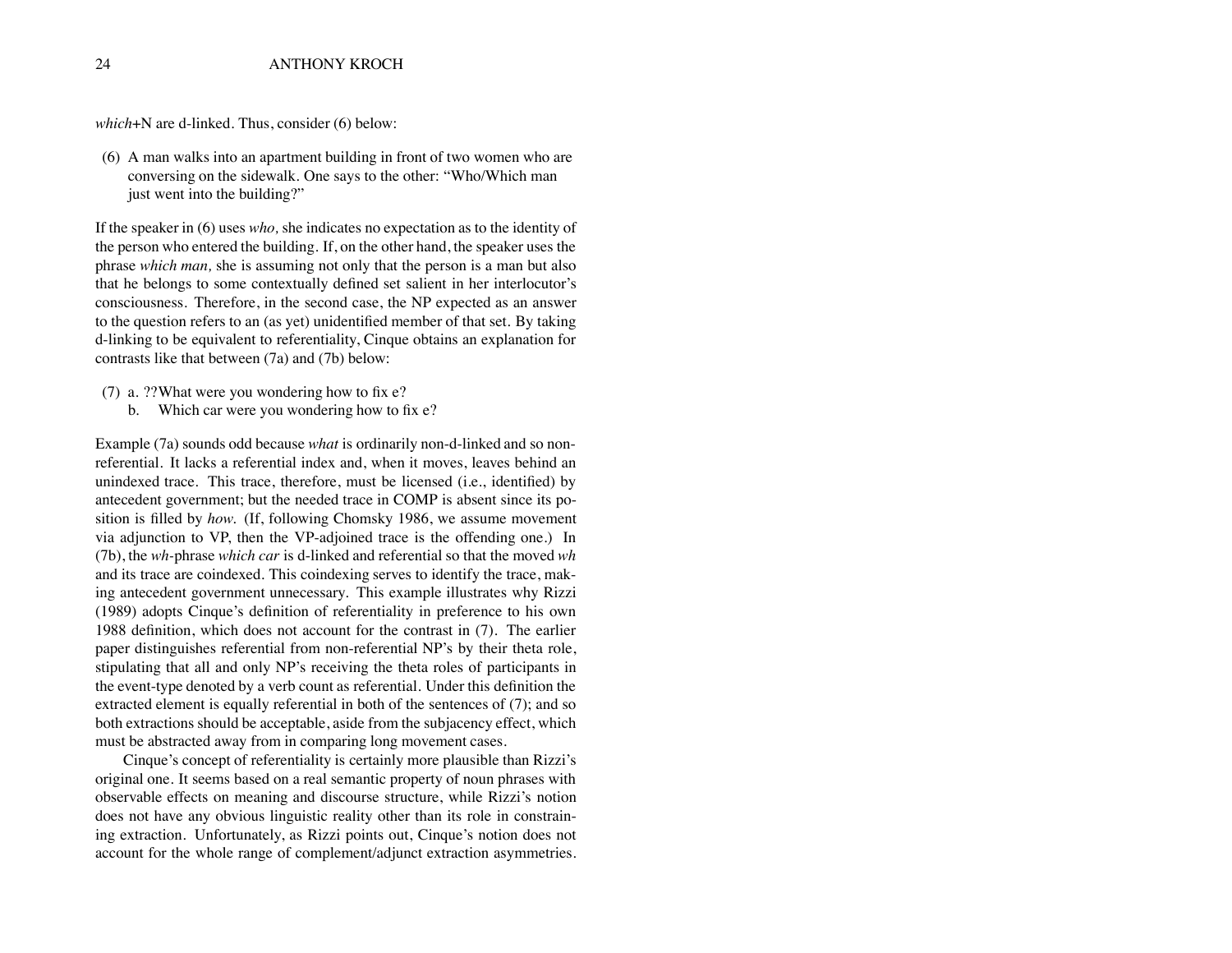Consider, for example, the contrast in (8) [our English equivalent of example (36) in Rizzi (1989)]:<sup>4</sup>

- (8) a. \*For which reason don't you know if we can say [that Gianni was fired e]?
	- b. Which reason don't you know if we can give e for Gianni's firing?

The questioned elements in these two sentences are equally referential yet there is a sharp contrast in their acceptability. The fact is that reason adverbs can never be extracted from *wh-*islands; and this phenomenon is not obviously a result of their referential status. To account for this case Rizzi proposes to keep his referential theta role requirement on extraction as a supplement to Cinque's referentiality requirement. But since Cinque's requirement covers all variation in the acceptability of long movement out of argument positions, the only effect of Rizzi's theta role requirement is to capture argument/adjunct asymmetries like (8). In other words, the contrast in (8) shows that an argument/adjunct asymmetry in long movement remains, which is not due to referentiality effects. As we mentioned earlier, this remaining asymmetry may have another semantic or pragmatic explanation or it may be syntactic, as up to now it has seemed to be. In either case, the use of a referentiality requirement to constrain long movement does not allow one to dispense with the distinction between complements and adjuncts.

In associating referentiality with d-linking, Cinque raises for us, though he does not himself discuss it, the question of exactly what semantic property is controlling acceptability differences like those in (7). According to Pesetsky, a d-linked *wh-*phrase is one whose use in a question limits the range of felicitous answers to the members of a contextually defined set; and it is reasonable to suppose that non-d-linked expressions make no reference to contextually defined sets. However, it is not obvious that non-d-linked expressions are in any semantic or pragmatic sense "non-referential". Their use does constrain answers to membership in fixed sets. The sets are only rigidly (i.e., semantically), and very broadly, rather than contextually, and more narrowly, defined.

(i) a. Which child were you wondering whether to give books to? b. To which child were you wondering whether to give books?

Here there is a slight asymmetry, probably due to the fact that preposition stranding is generally more natural than pied-piping in English. The difference, however, is not comparable to the sharp contrast in (8).

<sup>&</sup>lt;sup>4</sup>The obvious hypothesis that the contrast in  $(8)$  is due to the fronting of a PP versus an NP is incorrect. Compare the sentences below: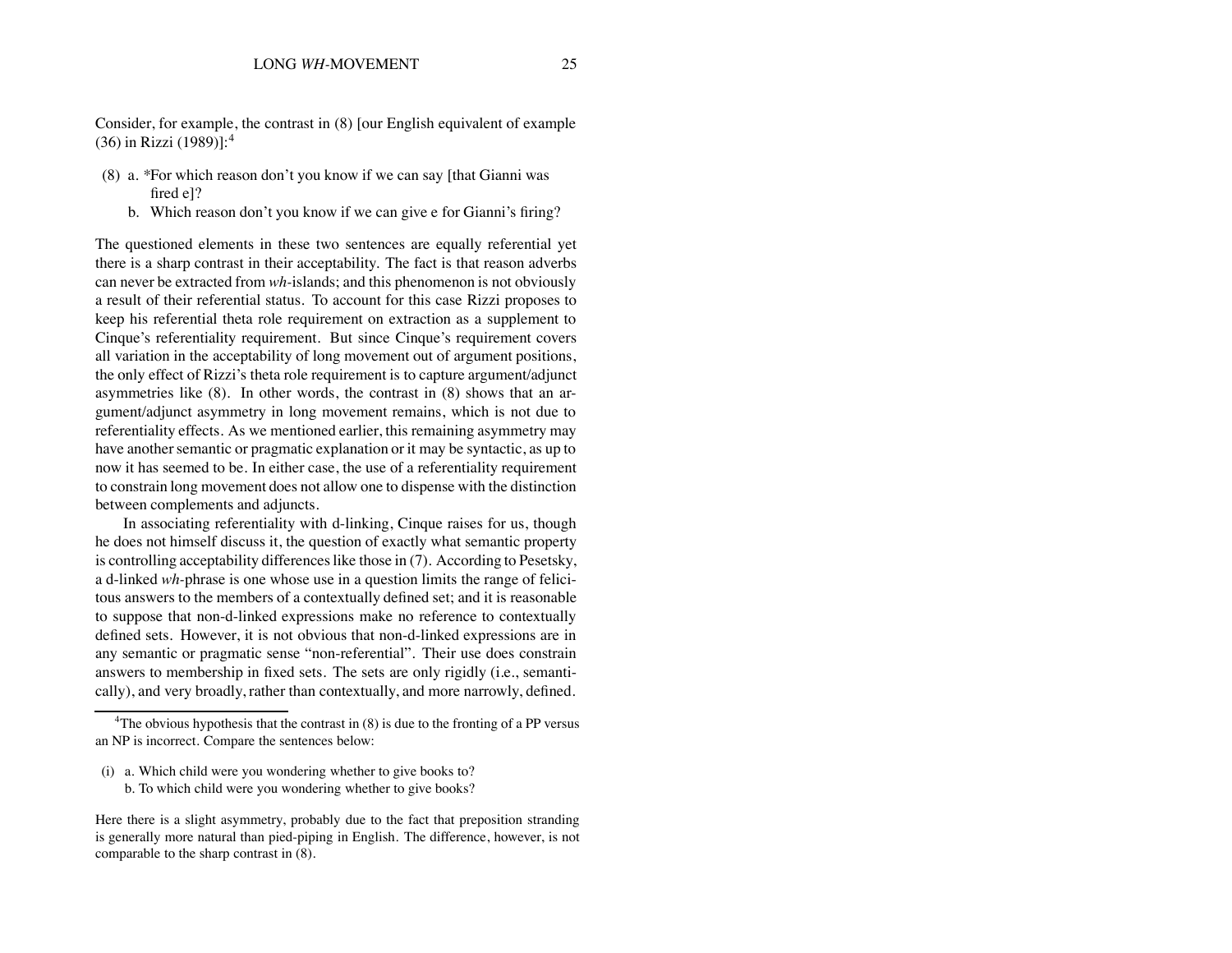Thus, in (9a) below, expected answers are constrained to belong to the set of human beings while in (9b) the answer is expected to be a non-human entity:

(9) a. Who fell? b. What fell?

In the end, we will argue that *wh*-expressions in matrix questions<sup>5</sup> are always "referential" in some sense and that Cinque's non-referential examples have another analysis than the one he proposes. Nonetheless, the dichotomy he sets up is revealing and we will continue to use the terms "referential" and "non-referential" as convenient labels for the two cases Cinque has isolated.

#### **3. Amount Quantifier Movement Out of** *Wh-***Islands**

Cinque notes in passing that amount quantifier *wh-*expressions are ambiguous and that this ambiguity affects whether they can undergo long movement. Given his perspective, he assumes that the two interpretations of these expressions differ simply in referentiality. The ambiguity is worth further examination, however, which will reveal semantic complexities that Cinque does not discuss. Consider the following case:

(10) How many books did the editor publish this year?

This example looks superficially like (3), but the relative acceptability of the long movement in (11) as compared to (5) shows that there is an important difference:

- (11) a. How many books did Bill wonder whether the editor would publish this year?
	- b. How many books did the editor wonder whether to publish this year?

The sentences of (11) are acceptable and the questioned amount quantifier phrase does seem to refer to a set of books. This becomes clear if we compare (11) to (12):

(12) a. How many books did Bill say that the editor would publish this year? b. How many books did the editor decide to publish this year?

The sentences in (12) are ambiguous as to the apparent scope of the amount quantifier in a way that those in  $(11)$  are not; and the missing readings in  $(11)$ ,

<sup>5</sup> We are limiting our attention here to non-multiple *wh-*questions.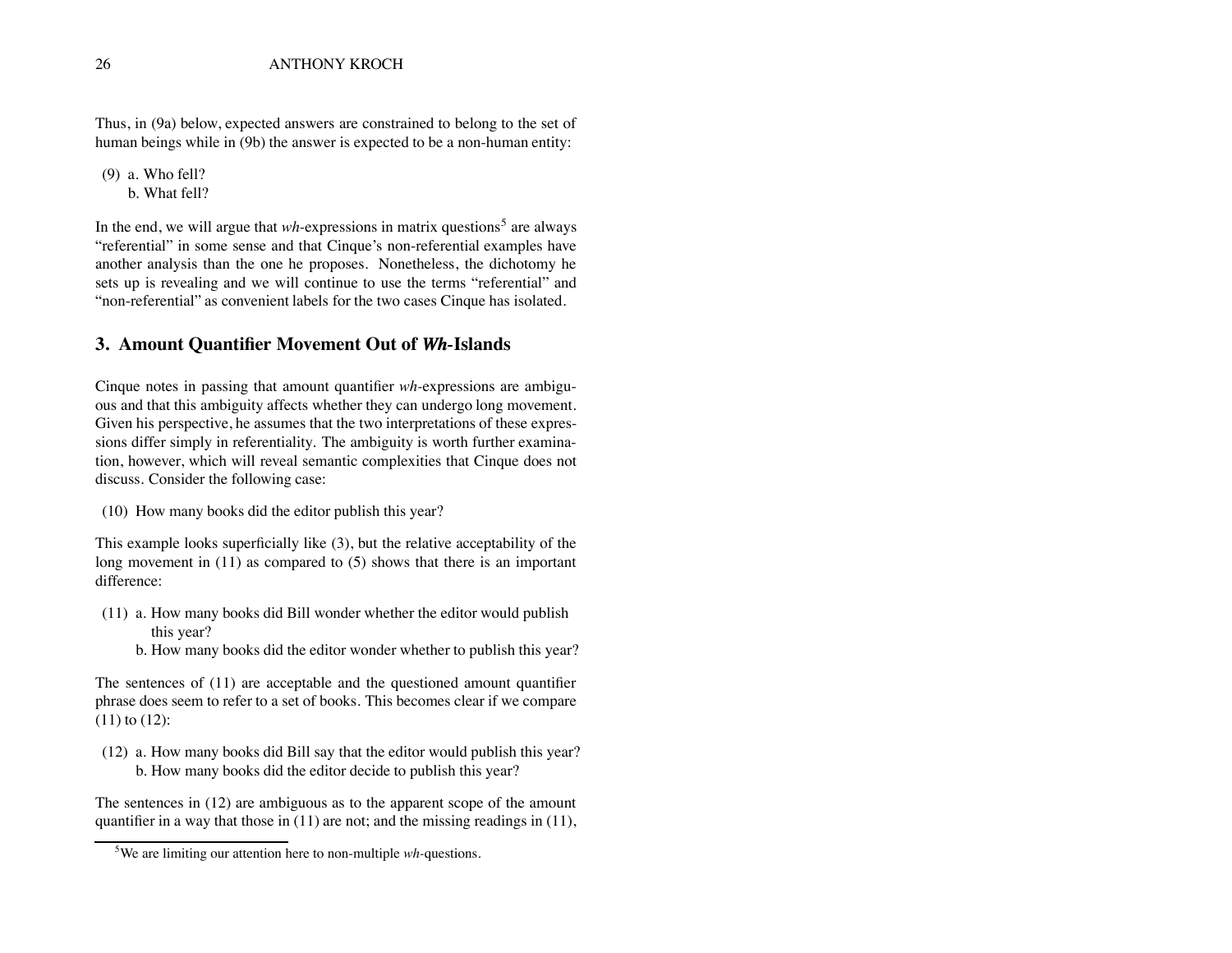as expected, are the ones where the amount quantified *wh-*phrase is being taken non-referentially.<sup>6</sup>

If the contrast between  $(11)$  and  $(12)$  is due to a difference in the referentiality of the *wh-*phrase, then we can expect to understand better the character of this difference by closer semantic and pragmatic analysis. In particular, we might consider the relationship between *wh-*phrase referentiality and the existential presuppositions of questions (see Comorovski 1988). Every *wh*question presupposes an existential sentence. Thus, a simple question like (13) presupposes (14):

- (13) Who left?
- (14) Someone left.

This presupposition does not in any direct way constrain possible answers to the question; for example, it is perfectly possible in this case to answer "No one." Rather the presupposition is a requirement on the "askability" of a question. The speaker, in asking the question, must presuppose the corresponding existential sentence. Although the presupposition can seemingly be canceled, as in (15), the cancellation is only apparent.

(15) Who left, if anyone.

In such cases, a speaker is taken to be asking a question only when the ifclause condition is satisfied.<sup>7</sup> Thus, (15) as a whole does not presuppose that someone left; but it is a question only if the existential presupposition holds.

One property of the existential presuppositions of questions is that they introduce discourse referents just in the way that declarative sentences with wide scope existentially quantified NP's do. Thus, to (13) the speaker can add (16):

(16) Whoever he is better have had a good reason.

The definite pronoun *he* in (16) refers to a uniquely identifiable discourse entity in the same way when used after (13) as when used after a simple existential sentence, say (14). Thus, even in the absence of an answer to the question that identifies a leaver, the speaker of (13) (or his/her interlocutor) has introduced a discourse entity. Furthermore, in the subsequent discourse that entity

<sup>&</sup>lt;sup>6</sup>Under Cinque's analysis this pattern is expected but not under Rizzi's original treatment. Obviously, the theta role of the moved *wh-*phrase does not vary between (11) and (12).

 $7$ This semantic point is mirrored in the intonation of our example. The question intonation occurs over the phrase *who left* with the conditional receiving declarative intonation.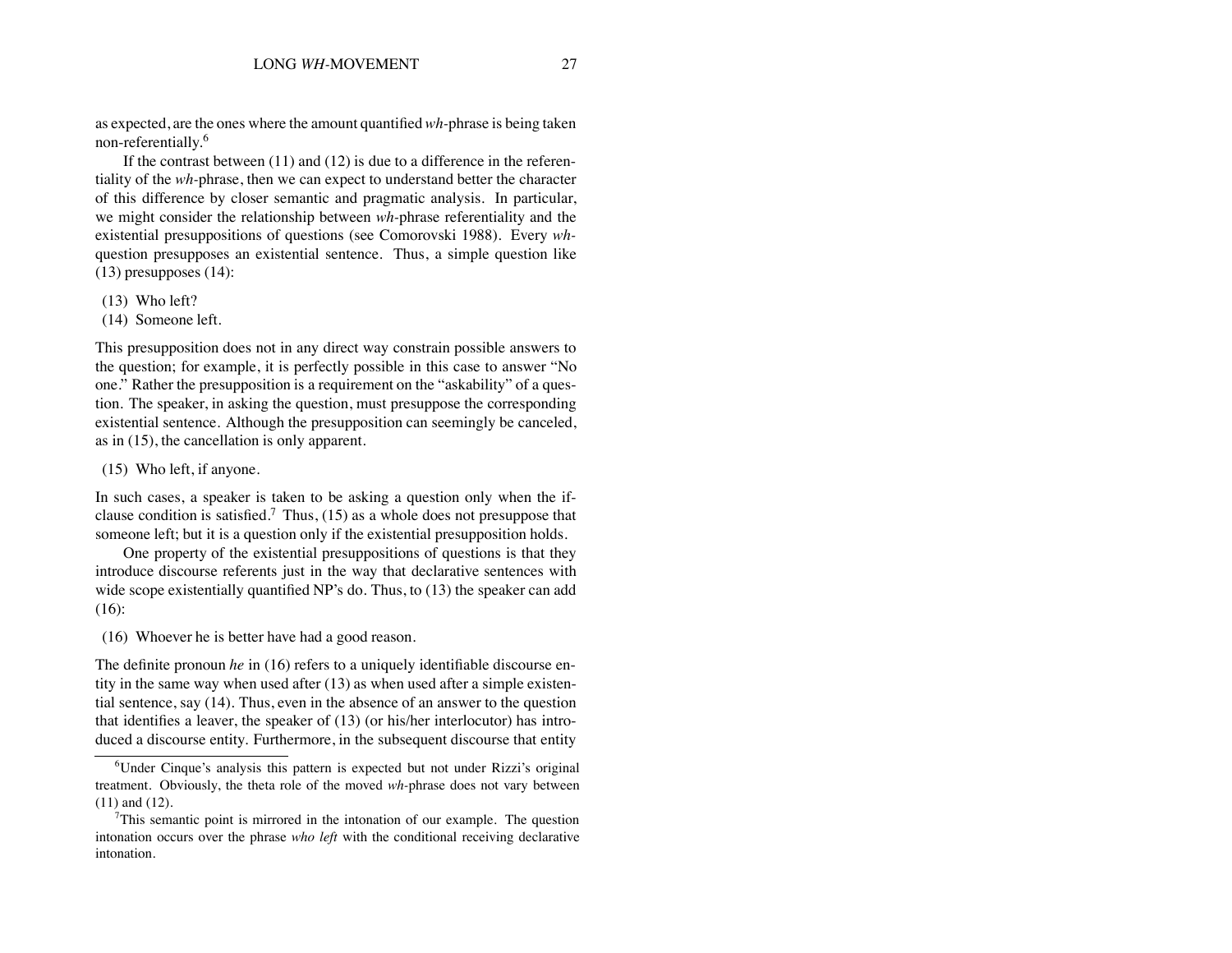is uniquely identifiable (within the given context, of course; see Hawkins 1978, Prince 1981 for analyses of this identifiability) since it can be referred to by a definite pronoun. Since the uttering of (13) gives no information about the new discourse entity except that it has the property of having left, we must say that this property is sufficient by itself to identify the entity uniquely in the context in which the question is used. This point will become crucial in the discussion to follow.

Consider the existential presuppositions of amount quantified questions. The sentence in (17) gives informally the presupposition of the non-referential (3a) and the sentences in (18) give the presuppositions of (10) on its nonreferential and referential readings, respectively:<sup>8</sup>

- (17) There is an amount of money such that the book cost that amount.
- (18) a. There is an amount of books such that the editor published that amount this year.
	- b. There is a set of books such that the editor published that set this year.

Given these presuppositions, the questions ask for an identification of the measure of the entities introduced by the existential quantification. The measure of a set of countable objects is, of course, its cardinality; and the measure of a mass entity is an amount, expressed in units appropriate for measuring that sort of entity. Acceptable instances of long-moved amount quantifiers have presuppositions parallel to (18b). Thus, in (19a) we have a sentence structurally parallel to the acceptable (11) and (19b) gives its existential presupposition:

- (19) a. How many books did Bill ask whether the company was interested in publishing?
	- b. There was a set of books for which Bill asked whether the company was interested in publishing them.

If we construct the existential presupposition for a long moved non-referential amount quantifier, as in (20a), in the same way as for the above examples, we obtain something like (20b):

- (20) a. \*How much money was John wondering whether to pay?
	- b. There was a sum of money about which John was wondering whether to pay it.

This presupposition is semantically well-formed but odd; that is, the sentence is unusable under most discourse circumstances, which suggests that (20a) is

<sup>&</sup>lt;sup>8</sup>We are treating the two meanings of amount quantifiers over countable sets as though they were unrelated. This seems unlikely; but further work would be needed to determine whether one can be derived from the other.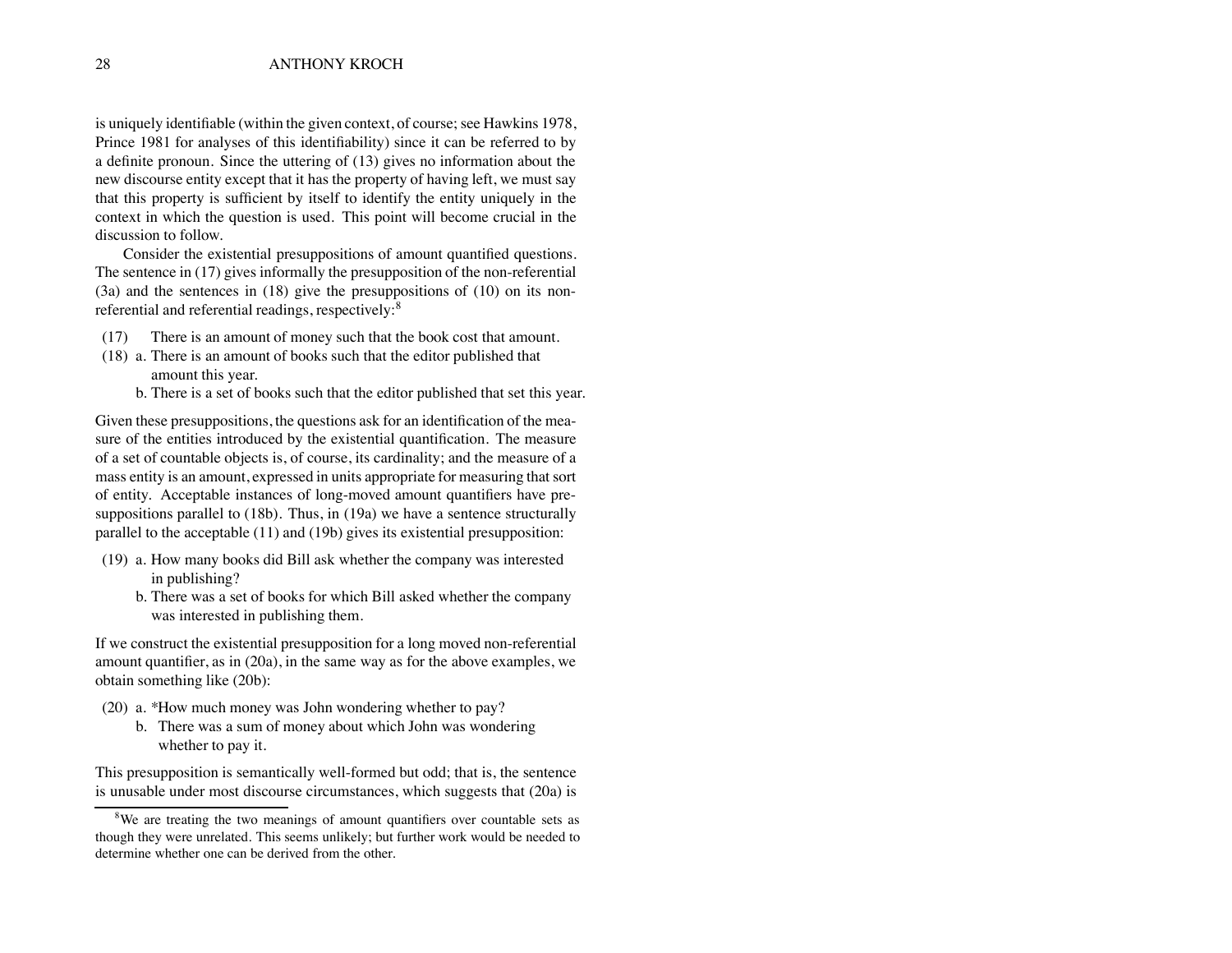perhaps not ungrammatical but merely unusable in most contexts. The oddness of the presupposition lies in its stating that there could be a specific sum of money, say twenty dollars, that could be uniquely identified in the discourse by having the property that John was wondering whether to pay it. Of course, John might plausibly wonder how much to pay, but then there is no unique sum with the property that he is wondering whether to pay *it.* As one might expect, under carefully chosen circumstances, the equivalent of (20b) can be made more plausible as a presupposition and then the equivalent of (20a) seems acceptable. Consider (21a) below with the presupposition in (21b) in the context of a sports tournament of some type:

- (21) a. How many points are the judges arguing about whether to deduct?
	- b. There is a number of points about which the judges were arguing whether to deduct that number.

This question can be asked of one spectator by another under certain narrowly constrained circumstances. Suppose that the rules of the sport specify fixed point deductions for various infractions and that the judges are arguing about whether to call an infraction from a class requiring the deduction of a certain number of points. They have decided what class of infraction is involved but not whether actually to deduct the points. Then, if a spectator is interested only in the number of points to be deducted and not in the nature of the infraction, he/she might ask the question in (21a). If our judgment is correct here, then it follows that the unacceptability of long-movement of "non-referential" amount quantifiers is due, not to any semantic non-referentiality but rather to their quantifying over (hence, referring to) amounts rather than more usual sorts of entities.

In our sports example, the different numbers of points that can be deducted make up a situationally evoked (see again Prince 1981) set to which the questioned *wh-*phrase in (21a) is d-linked. Contexts which link *wh-*phrases to evoked sets favor long movement because they make the presupposition that there is a unique entity of the appropriate type more plausible by supplying a specific set of candidate entities that might satisfy the presupposition. But dlinking is not an absolute requirement for long movement and does not directly constrain it.<sup>9</sup> Thus, examples like the following seem relatively acceptable even in non-d-linked contexts:

(22) a. Who were you wondering whether to visit on your vacation?

<sup>&</sup>lt;sup>9</sup>Here we differ from Comorovski (1988), who gives a semantic account of extractability from wh- islands otherwise similar to our own. See also Groenendijk and Stokhof (1982).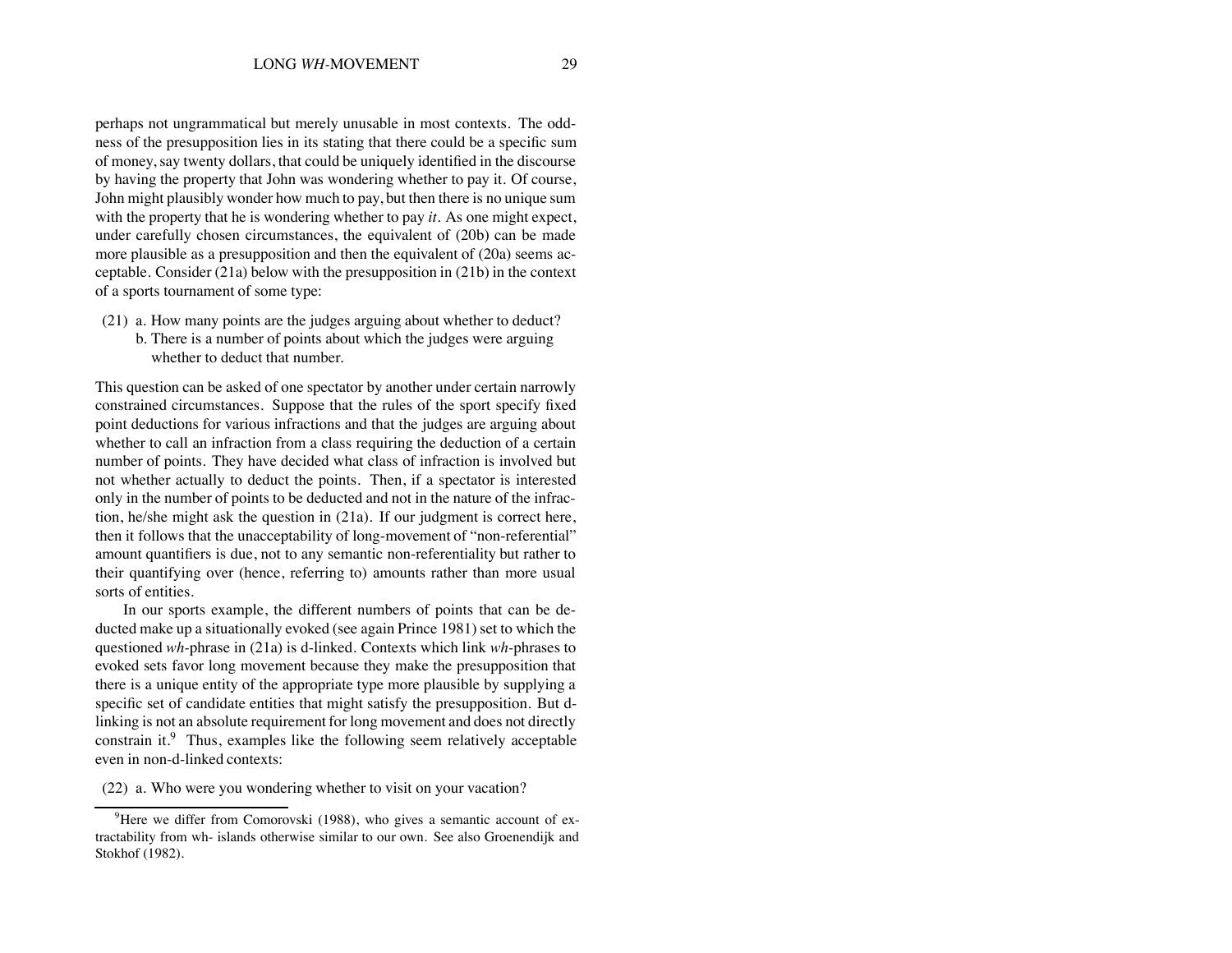b. What were you wondering whether to make for dinner?

On the other hand, d-linking also facilitates the asking of syntactically simple questions where movement constraints are not at issue, as the contrast between (23) and (24) shows:

- (23) ? Where did you change jobs the most?
- (24) In which city did you change jobs the most?

Here in (23) it is not clear what sorts of locations are possible answers so the question is a bit hard to interpret. In (24) the phrase *in which city* links up to a context in which the locations that would serve as answers have already been evoked and so the question is more felicitous.

To summarize our discussion to this point, we have presented evidence that the problem with long-movement in "non-referential" amount questions is not that the amount quantifier is non-referential but rather that it refers to an amount.<sup>10</sup> In such cases, a general requirement on *wh-*questions is usually not met; namely, that their existential presupposition introduce an entity uniquely identifiable in the discourse context is. Thus, a sentence like (5a), repeated here as  $(25a)$ , has the presupposition in  $(25b)$ :

- (25) a. \*How much did Bill wonder whether the book cost?
	- b. There is a sum such that Bill wondered whether the book cost that sum.

In other words, (25a) is synonymous with the following question:

(26) For what specific sum of money did Bill wonder whether the book cost that sum?

This paraphrase, though perfectly grammatical and not involving long movement, is pragmatically odd in the same obvious way that an answer to that question is odd:

(27) Bill wondered about the amount ten dollars whether the book cost that.

It is not clear how the existence of sentences like (i) could be made compatible with the Rizzi/Cinque claim that amount quantifiers are not ordinarily referential.

 $10$ Certainly, amounts can be referential entities, as in the following sentence:

<sup>(</sup>i) The amount that I paid for the book was enough to cover two meals in a good restaurant.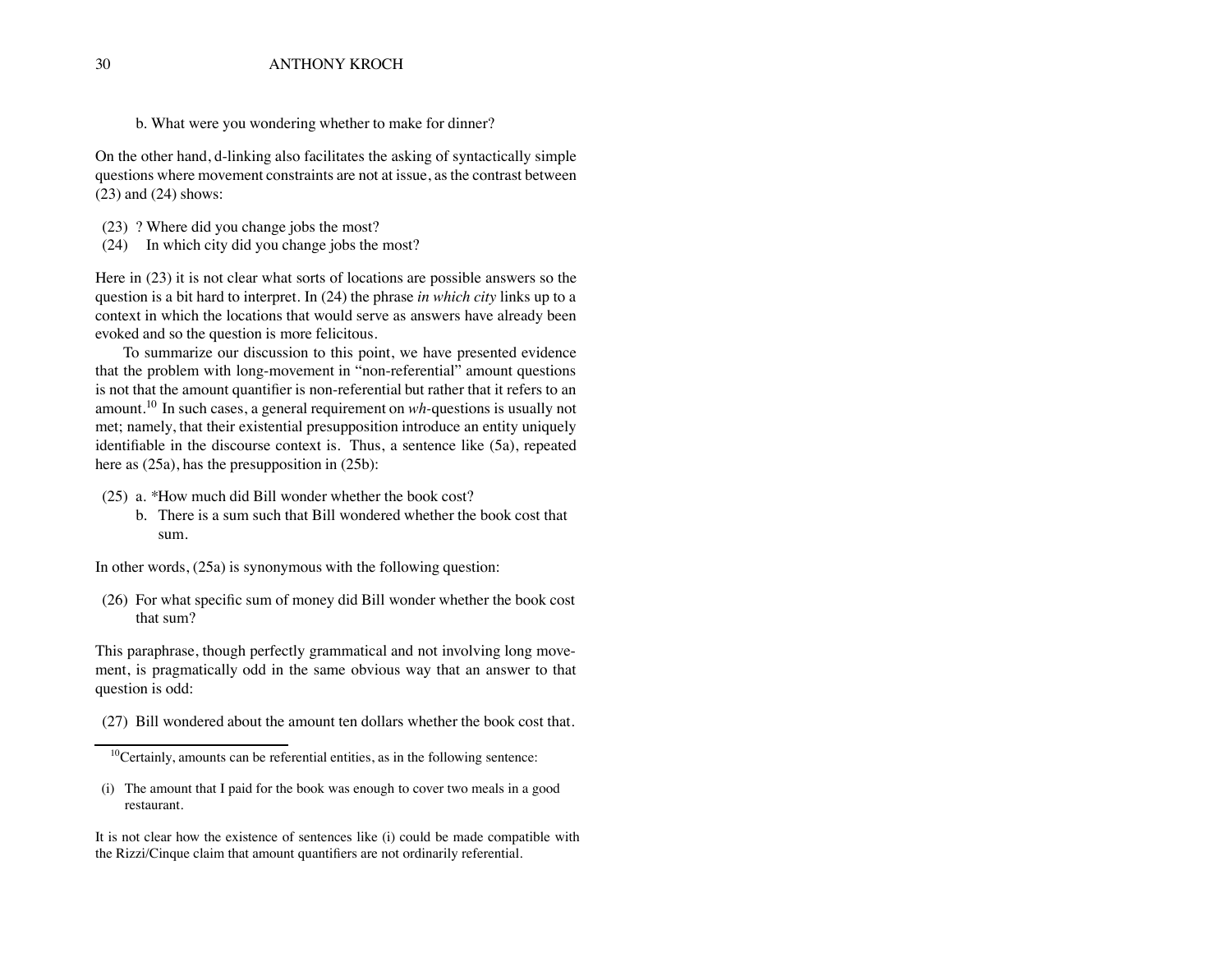Normally, one doesn't wonder about specific amounts whether some property holds of them and this fact is sufficient to account for the oddness of  $(25)-(27)$ , independently of whether the examples exhibit *wh-*movement, strengthening our claim that the problem with such cases is pragmatic and semantic and that long movement of amount quantifier *wh-*phrases from complement position is not restricted in the syntax.

#### **4. Additional Evidence**

Considerable additional evidence can be adduced for the analysis presented above. The following sections discuss some of this evidence, drawing on the behavior of echo questions, the negative island effect, and scope reconstruction.

#### **4.1. Echo Questions**

With appropriate intonation, sentences containing questioned constituents can be taken as requests for information which the asker presumes to have just been introduced into a discourse but which he/she has missed. Such echo questions ordinarily use the same syntactic form as the declarative sentence that introduced the misunderstood information. In fact, they are frequently asked with the *wh* in situ, as in (28) below:

(28) The book cost *how* much?

However, it also possible, if the special intonation is retained, for the *wh* element to appear in its ordinary fronted position, as in (29):

(29) *How* much did the book cost?

In an echo question, the existence of a specific and unique discourse entity that satisfies the question's existential presupposition is always guaranteed since the question is parasitic on the preceding declarative. Therefore, one expects, in light of our discussion, that long-movement of amount quantifiers should occur freely in echo questions. The example below indicates that it does (see the discussion in Comorovski  $1988$ ):<sup>11</sup>

- (30) A: We asked whether the book cost ten dollars.
	- B: a. You asked whether the book cost how much?
	- OR b. How much did you ask whether the book cost?

<sup>&</sup>lt;sup>11</sup>Thanks to Beatrice Santorini for drawing our attention to the echo question interpretation in long movement cases.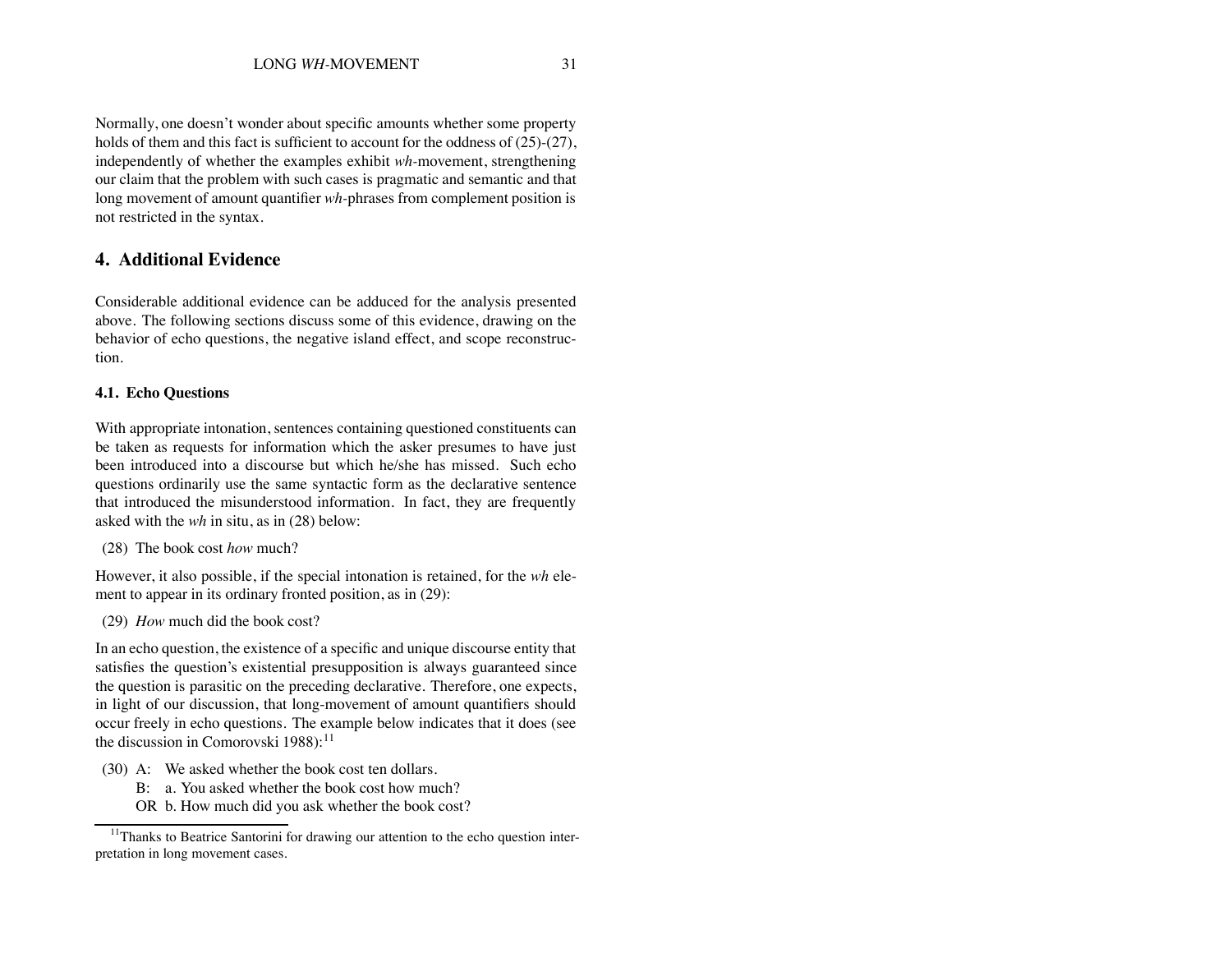Of course, the circumstances under which A would utter the sentence given are quite limited since the question, "Did the book cost ten dollars?" can itself only be asked felicitously if the speaker has reason to think that ten dollars is somehow a specially appropriate price to ask about; for example, because there are reasons to think it the most likely price. However, given A's utterance, B can always ask the echo question (a) to confirm what A said; and whenever (a) is possible, so is (b).

#### **4.2. Negative Islands**

An important motivation for introducing considerations of referentiality into the description of *wh-*movement are the facts of extraction from so-called "negative islands" (Ross 1984). As Rizzi points out, these facts parallel those of long movement out of indirect questions. Thus, the negated counterparts of questions like (31), given in (32), are unacceptable:

- (31) a. How much did it cost?
	- b. How much did you pay?
- (32) a. \*How much didn't it cost?
	- b. \*How much didn't you pay?

Rizzi argues that this contrast arises because negation projects an additional phrasal boundary, NegP, which blocks antecedent government. However, this simple configurational account runs into difficulty with examples like (33):

(33) a. How much/little did you manage to pay? b. \*How much/little did you fail to pay?

Here we see that the inherently negative verb *fail* blocks movement just as an overt negative does, in contrast to the non-negative verb *manage.* In a footnote Rizzi suggests that the negative verb may raise at LF to a position that blocks antecedent government, presumably NegP, but he doesn't investigate this possibility in any detail. The plausibility of this approach is limited, given that it would seem to make a wrong prediction as to the scope of negation in sentences with the verb *fail* as opposed to those with overt sentence negation. Consider, for example, the following pairs:

- (34) a. He has not always managed to pay his bills. b. He has always failed to pay his bills.
- (35) a. Everyone has not managed to pay his bills. b. Everyone has failed to pay his bills.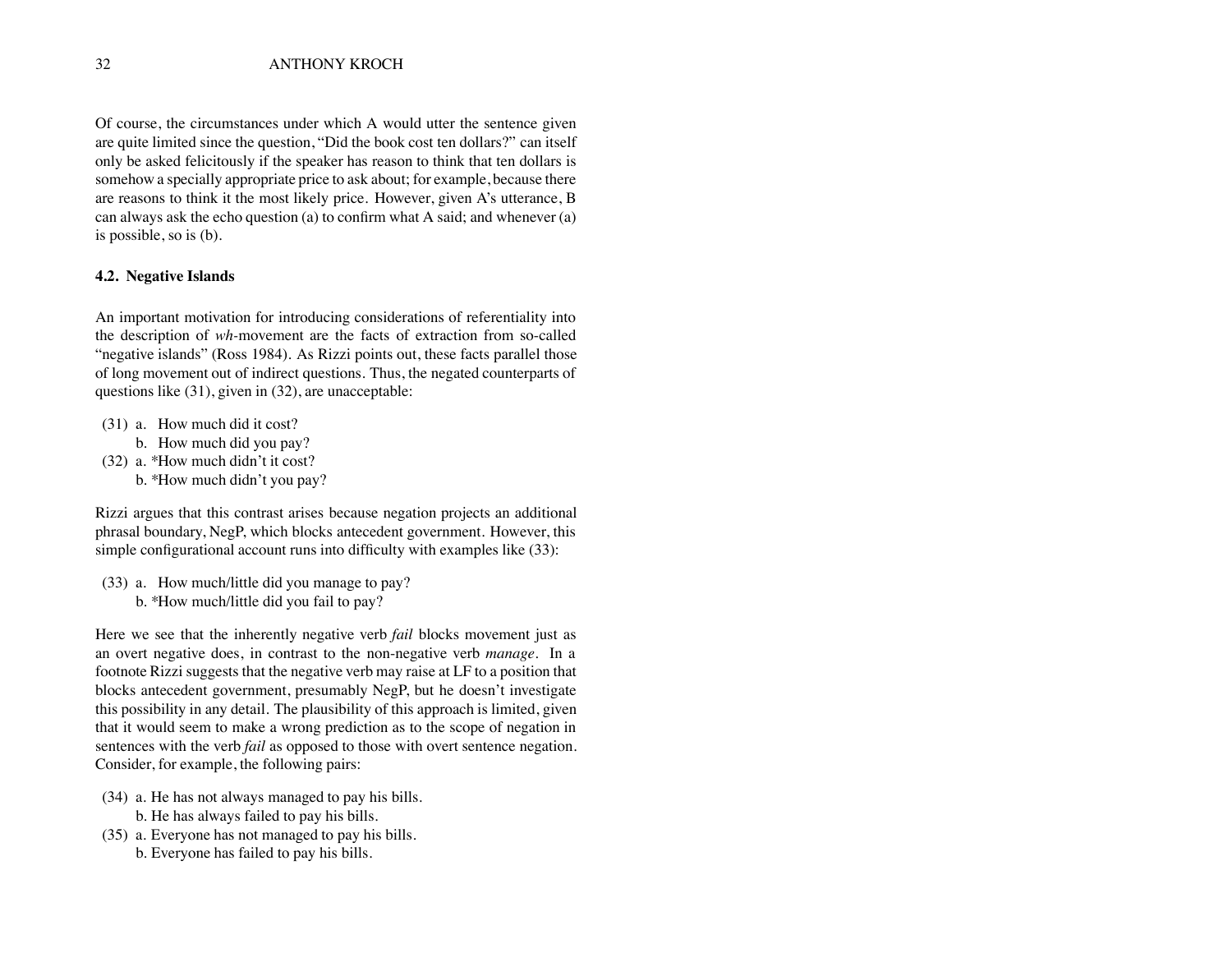In both of these cases the negation associated with *fail* has narrow scope with respect to the quantifier in the sentence while the sentence negative *not* has, obligatorily in (34) and optionally in (35), wide scope over the quantifier. If LF is the input to quantifier interpretation, then *fail* cannot raise at LF. However, *fail* does contain a negative operator able to take wide scope over a quantifier. When *fail* c-commands the quantifier from its s-structure (i.e., non-raised) position, its negation may take wide scope. Thus, the following pair of sentences are both ambiguous and the contrast between verbal and sentential negation found above having disappeared:

- (36) a. He has not managed to pay all of his bills.
	- b. He has failed to pay all of his bills

Aside from the difficulty for the Rizzi/Cinque analysis posed by inherently negative verbs, there is also a problem posed by negative quantifiers. Thus, the unacceptable sentences in (32) are matched by sentence like those in (37) below, in which negatively quantified NP's provide the negative force:  $12$ 

- (37) a. \*How much do no books cost?
	- b. \*How much did none of you pay?

In these sentences, there would seem to be no NegP to create the barrier needed by Rizzi's account, unless somehow a negative lowering operation can be motivated at LF, an implausible option at present.

The difficulties with a syntactic account of the "negative island" effects suggest an attempt to unify them under our semantic analysis of constraints on long movement of amount quantifiers. Indeed, just as we might expect under a semantic account we find that it is possible to construct contexts where extraction from negative is allowed. Consider (38):

(38) How much didn't you pay that you were supposed to?

Here the extraposed relative clause modifying *how much* serves to introduce a unique amount into the existential presupposition of the question, which might be stated as in (39):

(39) There was a sum that you were supposed to pay that you didn't pay.

Since this presupposition is plausible, the question is acceptable. Another example that makes the same point is the discourse in (40), where the extraction sounds perfectly fine in the ironic context:<sup>13</sup>

<sup>&</sup>lt;sup>12</sup>There is, of course, a secondary reading of these sentences with a constituent negation interpretation. On this reading the sentences are acceptable but then not relevant to the negative island effect.

<sup>&</sup>lt;sup>13</sup>Thanks to Jack Hoeksema for this example.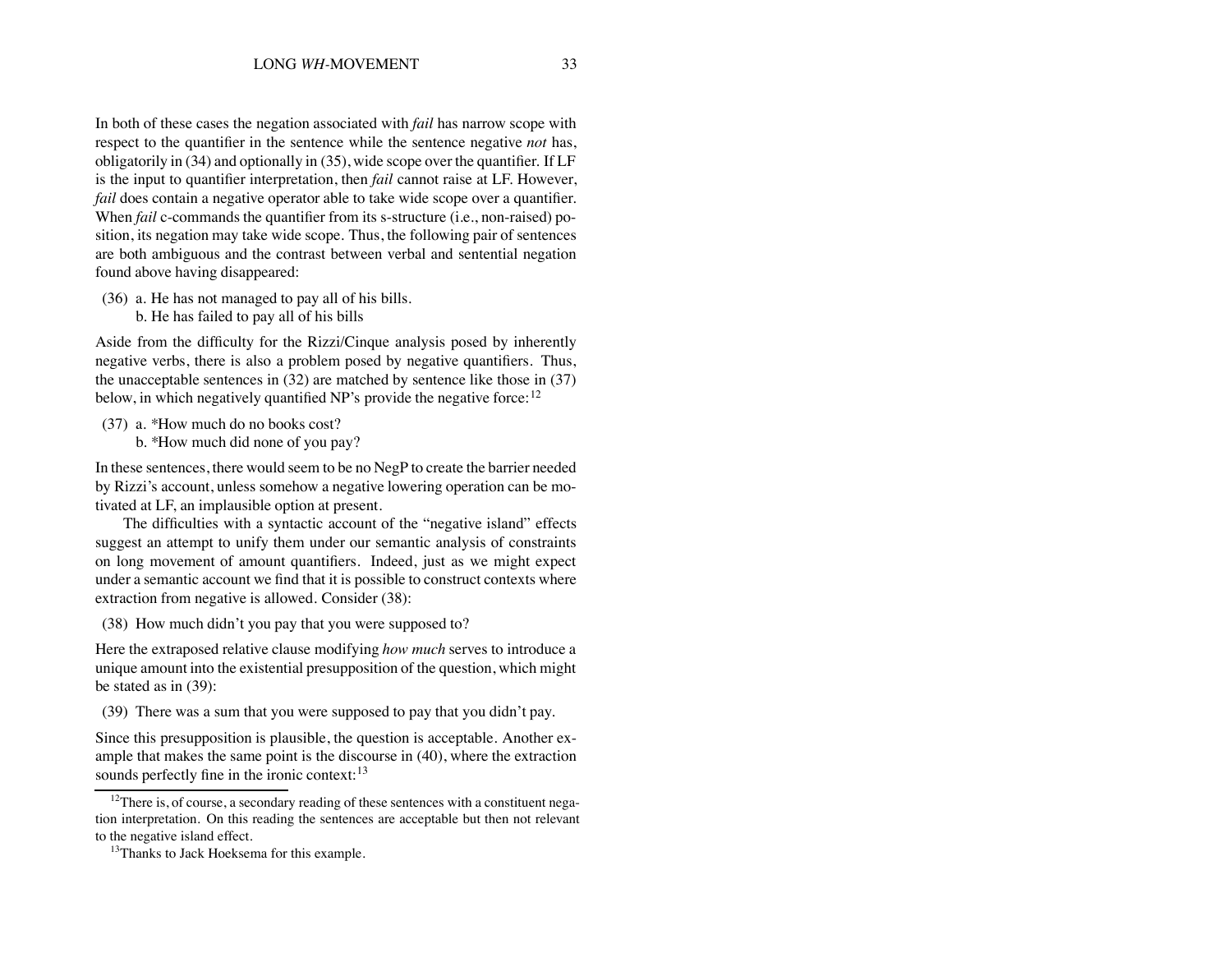- (40) A:How much have beans been costing lately?
	- B:The price has been jumping around so much, you'd do better to ask: How much haven't they cost?

From such examples and others easily constructed, we may conclude that the same semantic account based on the plausibility of presuppositions covers extraction out of both *wh-*islands and negative contexts. Thus, further investigation supports the generalization across these two cases proposed by Rizzi, although not his specific analysis.

#### **4.3. Scope Reconstruction**

One piece of evidence adduced by Cinque in support of his use of referentiality to constrain long movement is a restriction on scope interpretation observed in Longobardi (1987). Longobardi notes a difference in the scope of the *wh* operator and the universal quantifier in sentences like the following pair:  $14$ 

- (41) How many patients do you think that every doctor in the hospital can visit in an hour?
- (42) ? How many patients did you wonder whether every doctor in the hospital could visit in an hour?

Example (42) is odd because of the long moved amount quantifier but it can only be interpreted with *every* having narrow scope with respect to *how many.* Example (41), on the other hand, is ambiguous as to the scope of *every* and *how many.* Following Longobardi, Cinque attributes the ambiguity of (41) to the optional reconstruction of the moved *wh-*phrase back to its deep structure position. To explain the absence of ambiguity in (42), Longobardi points to the lack of an intermediate trace in the COMP of its embedded clause and argues that scope reconstruction requires a chain of local (antecedent governed) traces. Cinque rejects this account because other reconstruction effects, those involving pronoun binding, do not require such a chain. Thus, the sentences in (43) [Cinque's (29)] show that a *wh-*island does not block reconstruction with respect to the application of principles A, B, or C of the binding theory:

 $14$ Longobardi's examples are in Italian; but the facts of English correspond reasonably closely to the Italian ones so that we will base our discussion on English examples. There is a difference between the languages that we will ignore in our discussion but that merits further investigation. The English example (41) is ambiguous and at least some speakers prefer the reading under which *every doctor in the hospital* has narrow scope with respect to *how many patients.* The Italian example apparently has as its preferred reading the one with wide scope for the universally quantified NP.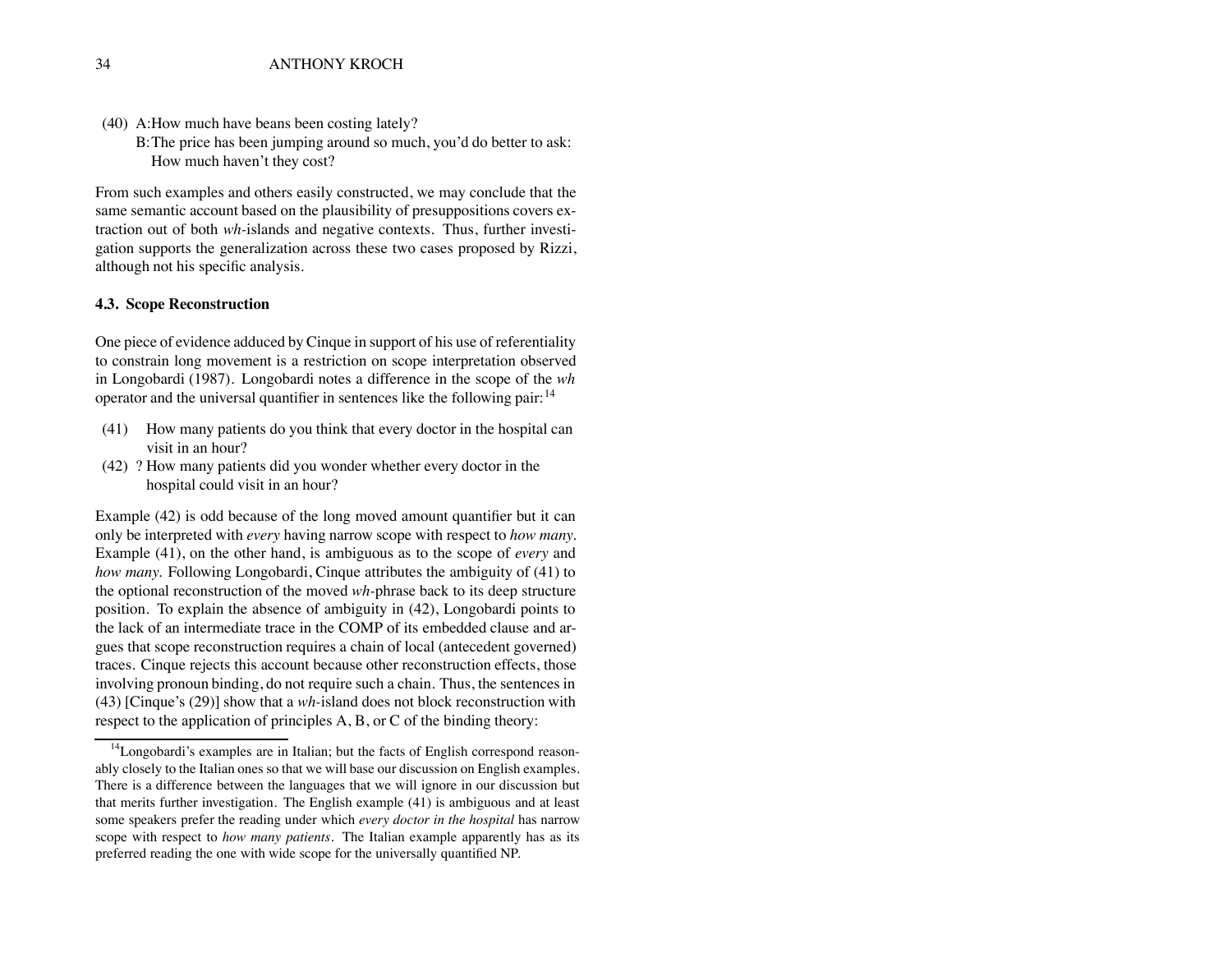(43) a. It's of herself that I don't know whether she thinks. b. \*It's of her(i) that I don't know whether Mary(i) thinks. c. \*It's of Mary(i) that I don't know whether she(i) thinks.

Given this pattern, Cinque proposes that the failure of reconstruction in (42) is due to the fact that *how many patients* is necessarily referential, having been long-moved out of a *wh-*island, and being referential, cannot occur inside the scope of a quantifier.

There are two considerations which militate against Cinque's analysis here. First of all, it is not true that long-moved*wh-*phrases cannot interact with quantifiers. Cinque apparently expects a lack of interaction because referential noun phrases (definite noun phrases and specific indefinites) ordinarily do not interact with quantifiers. On our analysis every *wh-*question phrase is associated with an existential quantifier and so has the potential to exhibit scope ambiguity. Such ambiguity is quite clearly possible; consider, for instance, the following case:

- (44) a. The boss wants to know which projects every other firm still has not decided whether to bid on.
	- b. The boss wants lists of which projects every other firm still has not decided whether to bid on.

These sentences are ambiguous as to the relative scope of *which projects* and *every other firm*; indeed, the reading on which *every other firm* has wide scope seems the preferred one. However, on Cinque's analysis this reading should be impossible since *which project* has been long-moved and is referential. Either referentiality does not block interaction with quantifiers, in which case Longobardi's scope reconstruction effect is not explained, or, contra Cinque's central proposal, it is not a condition on long movement. Secondly, there seems to be less reason than Cinque indicates to expect scope reconstruction to pattern with reconstruction effects involving pronominal binding. The latter, at least in the core cases Cinque considers, seem to involve only the syntactic configurations under which coindexing is checked and not to involve semantic interpretation in any deep way. The former, on the other hand, occurs only in semantically intensional contexts, interacts with quantifier raising, and depends for its analysis on exactly how one interprets the quantificational character of questioned constituents. An exploration of this phenomenon is beyond the scope of this paper; but in the absence of a precise proposal regarding the semantics of scope reconstruction, there is little reason for surprise its not falling together with the binding cases.